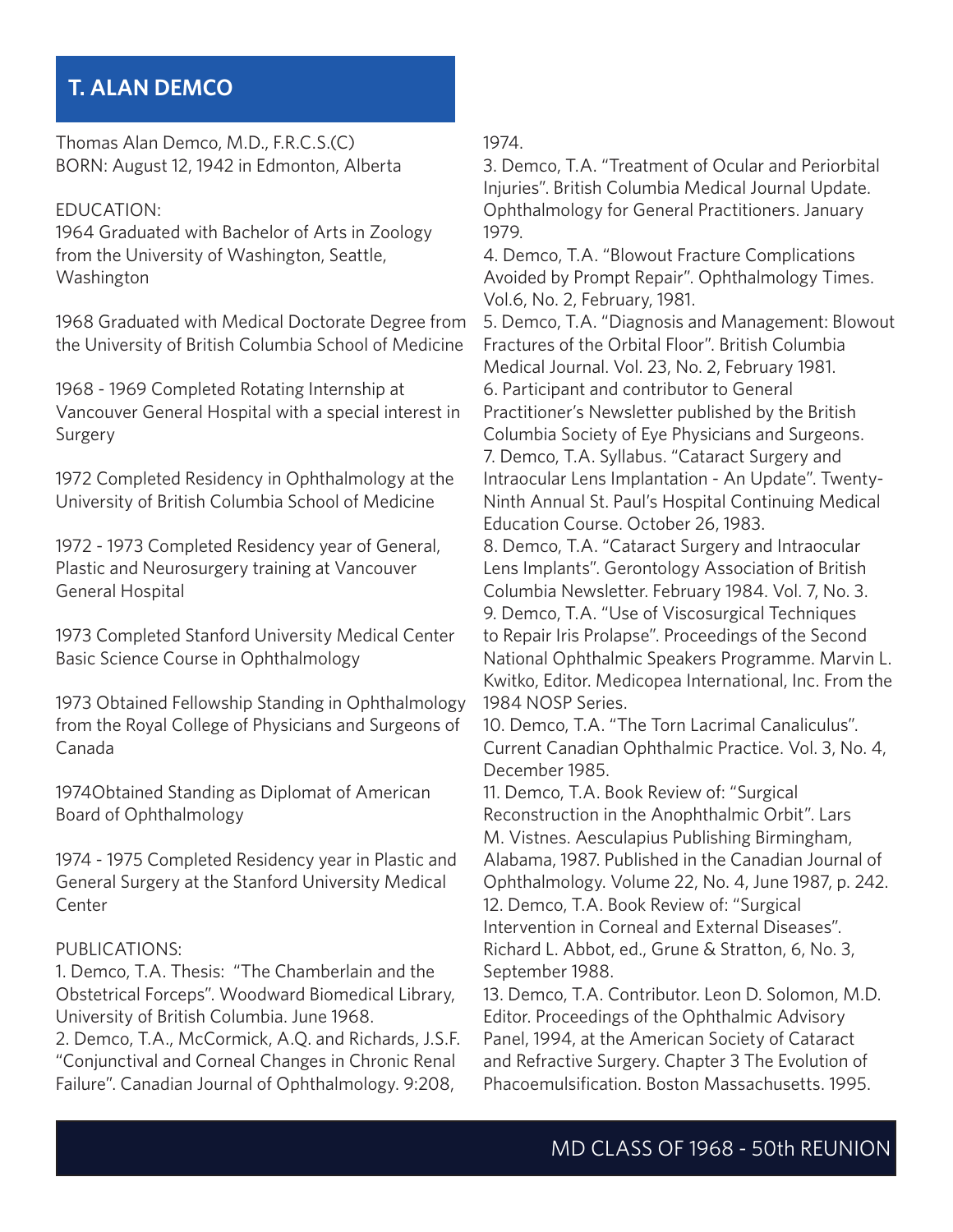14. Soloman, L.D., Demco, T.A., et al. "Efficiency of topical Flurbiprofen and Indomethacin in preventing pseudophakic cystoid macular edema". Journal of Cataract and Refractive Surgery. Vol. 21, #1: 73-81 15. Demco, T.A., Sutton, H., Sunder Raj, P. Abstract - "Topical diclofenac versus prednisolone acetate in the control of inflammation after phacoemulsification". Book of Abstracts. CIBA Vision Ophthalmics. Spring 1996.

16. Demco, T.A. Contributing Author. Clinical Consultation. Ophthalmic Practice. Volume 14, No. 5. October 1996.

17. April 2001. Ophthalmalmic Case Consultations. "Cataract and Fuchs' Dystrophy".

18. Clinical & Surgical Journal of Ophthalmology. Combigan Early Experience Data Trial (CEED II): An In-Depth Look at the Latest Findings. Iqbal Ike K. Ahmed, MD, FRCSC., et al. Volume 25, Number 2, 2007, p. 50-54.

### ORGANIZATIONS:

1. Member of Canadian Medical Association

2. Member of British Columbia Medical Association

3. Member of British Columbia Society of Eye Physicians and Surgeons

4. Member of Public Relations Committee of the British Columbia Society of Eye Physicians and Surgeons

5. Member of Lower Mainland Journal Club

6. Member of Royal College of Physicians and Surgeons of Canada

7. Member of Canadian Ophthalmological Society

8. Member of American Board of Ophthalmology

9. Member of College of Physicians and Surgeons of British Columbia

10. Licentiate of the Medical Council of Canada 11. Charter Member of the Canadian Society of Oculoplastic Surgery

12. Canadian Association of Photorefractive Surgeons

13. American Society of Cataract and Refractive Surgery

PRESENTATIONS AND LECTURES: "Selected List"

1. May 1, 1978. Host to the visiting guest speaker and presentation of the introductory remarks to present the speaker to the assembly. British Columbia Oto-Ophthalmological Society Meeting.

2. June 8-11, 1980. Presentation of paper "Blepharoplasty Surgery. Pitfalls and their Avoidance". Ophthalmic Plastic Surgical Symposium. Forty-Third Annual Meeting of Canadian Ophthalmological Society. Hotel Vancouver. Vancouver, British Columbia.

3. June 8-11, 1980. Presentation of paper on orbital Fractures to general assembly. The Forty-Third Annual Meeting to Canadian Ophthalmological Society. Hotel Vancouver. Vancouver, British Columbia.

4. January 21, 1981. "Cosmetic and Ophthalmic Plastic Surgery". Lecture to public as part of Info/Health program. Vancouver Community College Continuing Education Department in conjunction with Vancouver Medical Association.

5. April 23, 1981. articipant in the Canadian National Institute for the Blind. Continuing Medical Education Programme for General Practitioners.

6. June 26, 1983. Canadian Ophthalmic Plastic Surgical Society Meeting Guest Speaker. "Reverse Intubation of the Lacrimal System".

7. June 27, 1983. Canadian Ophthalmological Society. Continuing Education for Family Practitioners. Guest Speaker. "The Management of Ocular Trauma". 8. June 27, 1983. Canadian Ophthalmological

Society Continuing Education Program for Family Practitioners. Guest Speaker and Program Coordinator. "Cataract Surgery and Intraocular Lenses".

9. October 26, 1983. Twenty-Ninth Annual St. Paul's Hospital Continuing Medical Education Course. Guest Lecturer. "Cataract Surgery and Intraocular Lens Implantation - An Update".

10. November 2, 1983. "The Assessment of Initial Management of Ocular Trauma" and "Video Display Terminals and the Eye". Registered Nurses Association of British Columbia. Occupational Health Nurses Seminar. Guest Speaker.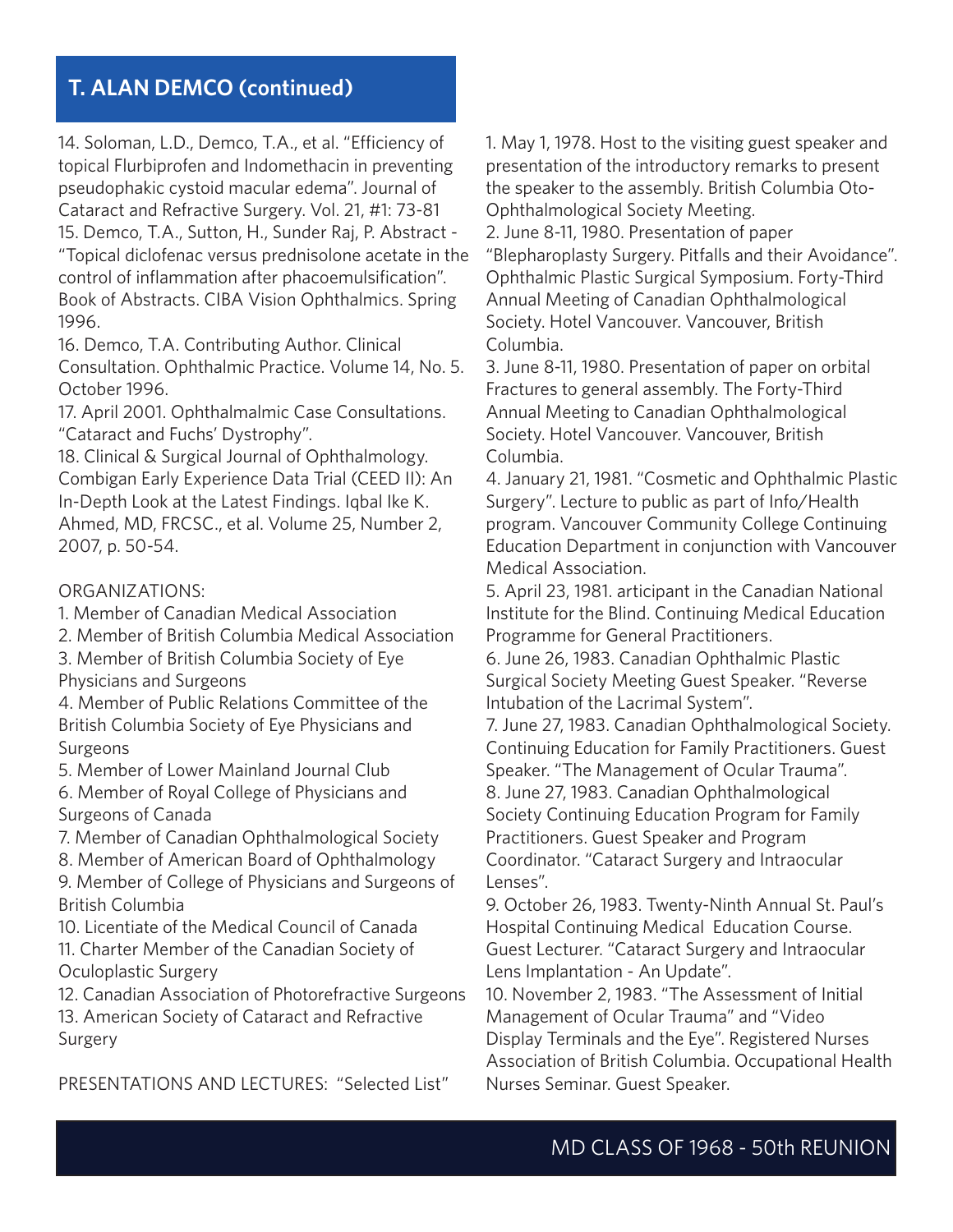11. February 4-6, 1984. Participant and speaker. First Annual Outpatient Ophthalmological Surgery Seminar. Gimbel Eye Foundation. Calgary, Alberta. 12. April 26, 1984. Guest Speaker. British Columbia Provincial Health Sexually Transmitted Disease Clinic. "Herpes and the Eye - An Update".

13. May 17, 1984. "Reverse Probe Loading - An Improved Technique for Lacrimal System Intubation". International Ophthalmic Exchange Programme. The Karnlinska Institute. Stockholm, Sweden.

14. November 25, 1984. Guest Speaker. "Medical Aspects of Contact Lenses". West Coast Contact Lens Symposium. Robson Square Media Centre. Vancouver, British Columbia.

15. March 20, 1985. Guest Speaker. Department of Surgery Rounds. St. Paul's Hospital. "Emergency Eye Surgery". Vancouver, British Columbia.

16. May 2, 1985. Guest Speaker. National Ophthalmic Speakers Programme. "Manual Extracapsular Cataract Surgery". Yorkville Hotel. Toronto, Ontario. 17. November 1985. Mock Oral Examination in Ophthalmic Plastic Surgery. Senior Ophthalmology Residents University of British Columbia Programme. 18. February 23-24, 1986. Videotape Presentation. Third Annual Outpatient Ophthalmologic Surgery Seminar. Gimbel Eye Foundation. "Levator Plication - A Technique of Adjustable Blepharoptosis Repair". Calgary, Alberta.

19. June 22, 1986. "Levator Plication - On the Table Adjustable Ptosis Surgery". Canadian Oculoplastic Study Group. Hotel Vancouver. Vancouver, British Columbia.

20. September 20, 1986. Guest Speaker. "The Use of Viscoelastic Substances in Ocular Surgery". Vancouver Island Ophthalmological Society Clinical Meeting. Coast Bastion Hotel. Nanaimo, British Columbia.

21. March 6, 1986. Guest Speaker to University of British Columbia Department of Otolaryngology Resident Training Program. "Orbital Floor Fractures

- Their Diagnosis and Management". St. Paul's Hospital. Vancouver, British Columbia.

22. September 18-20, 1987. Guest Speaker.

"Cataracts and Cataract Surgery". Lake Okanagan Resort. Kelowna, British Columbia.

23. March 18, 1988. Guest Speaker, 1988 Spring Clinical Day and A.J. Elliot Lecture. "Management of Lacrimal Excretory Trauma". Vancouver, British Columbia.

24. May 29, 1988. Guest Speaker. Workshop on Ocular Surgery for Operating Room Nurses. Tenth National Conference of Operating Room Nurses of Canada. Pan Pacific Hotel. Vancouver, British Columbia.

25. February 18, 1989. Guest Speaker. Phacoemulsification Seminar and Wet Lab. Continuous Tear Capsulotomy". Westin Bayshore Hotel. Vancouver, British Columbia. 26. October 15, 1989. Guest Speaker. Holy Trinity Ukrainian Orthodox Cathedral Congregation. "Cataract Surgery". Holy Trinity Ukrainian Orthodox Cathedral, Vancouver, British Columbia. 27. November 18, 1989. Faculty Speaker. University of British Columbia Continuing Medical Education Seminar. Emergency Eye Care for the Family Physician. "Eyelids and Lacrimal Trauma". University of British Columbia and Vancouver General Hospital Eye Care Centre. Vancouver, British Columbia. 28. December 8, 1989. Faculty Speaker. University of British Columbia, Department of Ophthalmology, Resident's Seminar Program. "The Management of Anterior Segment Trauma". University of British Columbia and Vancouver General Hospital Eye Care Centre. Vancouver, British Columbia. 29. February 11, 1990. Guest Speaker. Cataract Surgery and Post-Surgical Care. British Columbia Association of Optometrists Annual Meeting and Continuing Education Seminar. Westin Bayshore Hotel. Vancouver, British Columbia. 30. April 7-8, 1990. Chairman. Alcon Western Canada Phacoemulsification Seminar and Wet Lab. Westin Bayshore Inn. Vancouver, British Columbia. 31. April 8, 1990. Faculty speaker. Continuous Tear Capsulotomy. Alcon Western Canada Phacoemulsification Seminar and Wet Lab. Westin Bayshore Inn. Vancouver, B.C.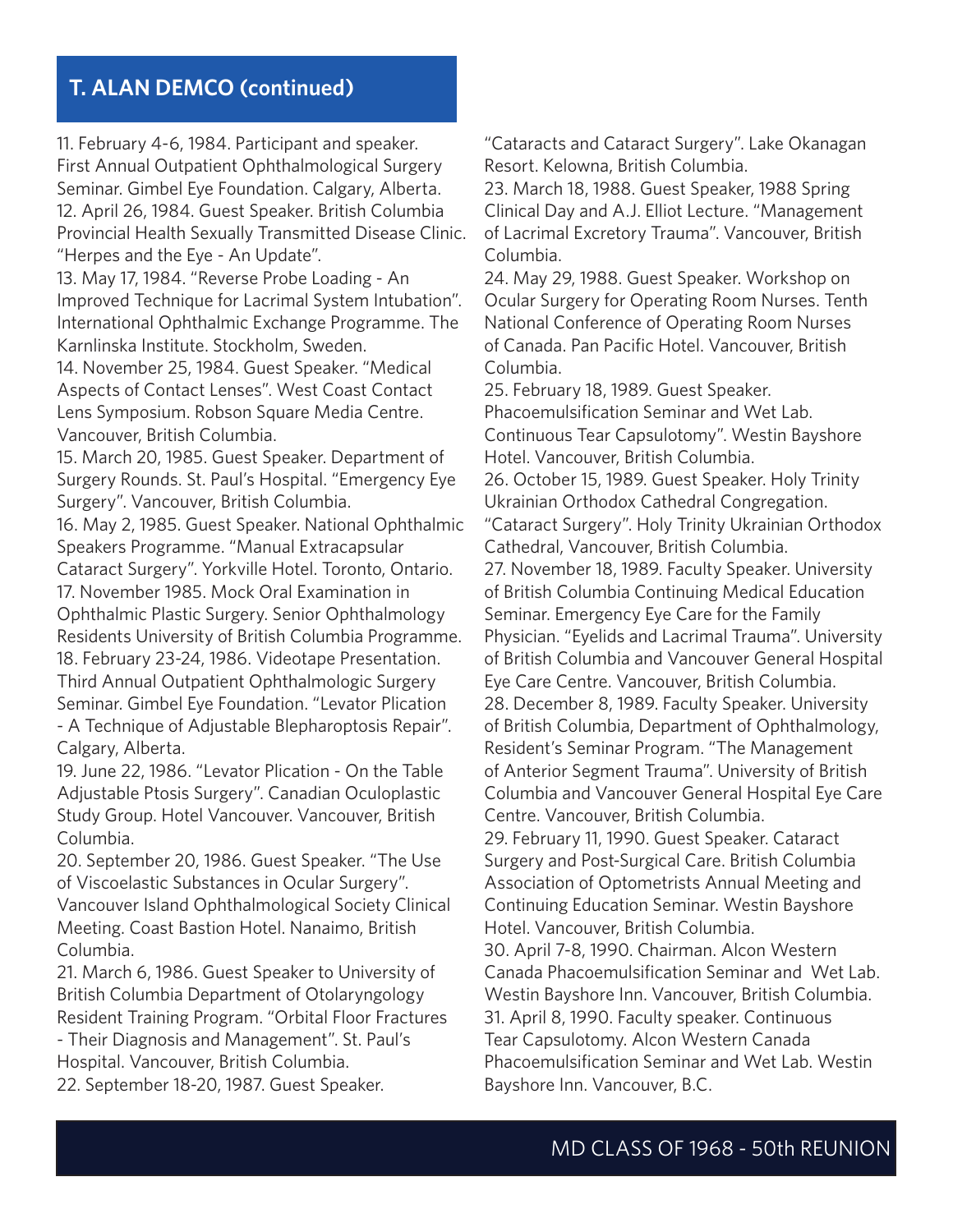32. October 31, 1990. Program Participant. American Academy of Ophthalmology Annual Meeting. "Typical Flurbiprofen and Indomethacin Inhibit Postoperative Cystoid Macular Edema". Atlanta, Georgia.

33. 1990 - University of British Columbia School of Medicine. Seminar Co-coordinator. Department of Ophthalmology Resident Rounds in Ophthalmic Plastic Surgery. Eye Care Centre. Vancouver, British Columbia.

34. February 2, 1991. Chairman. Alcon First National Master Club Meeting. Symposium on Cataract Surgery. Chateau Lake Louise. Lake Louise, Alberta. 35. May 25, 1991. British Columbia Society of Eye Physicians and Surgeons Phacoemulsification Workshop. Workshop demonstrator. Hotel Vancouver. Vancouver, British Columbia. 36. September 6, 1991. Clinical Instructor.

Phacoemulsification Workshop for University of British Columbia Department of Ophthalmology Residents and Fellows. Eye Care Centre. Vancouver, British Columbia.

37. March 6, 1992. Faculty speaker. The Technique of Continuous Care Capsulotomy. Chateau Lake Louise. Lake Louise, Alberta.

38. March 7, 1992. Panel participant on Cataract and Cataract Surgery. Alcon Master Club Meeting. Lake Louise, Alberta.

39. June 24, 1993. Guest Speaker. Foldable Intraocular lens - a New Era. British Columbia Operation Room Ophthalmic Nurses Special Interest Group. St.

Vincent's Hospital. Vancouver, British Columbia.

40. November 20 - 23, 1993. American Academy of Ophthalmology Annual Meeting. Chicago, Illinois. 41. November 16, 1993. Hoffer phacoemulsification

course. Chicago, Illinois.

42. Mach 4, 1994. Phacoemulsification - my technique. Fourth Annual Alcon Master Club Meeting. Key Largo, Florida.

43. March 5, 1994. Clinical experience with the Alcon Series 20000 Legacy Unit. Fourth Annual Alcon Master Club Meeting. Key Largo, Florida. 44. March 19, 1994. Small Incision

Phacoemulsification Course with Dr. D. Serafano. My impression of the new Series 2000 Legacy and its application to Phacoemulsification technique. Coast Hotel at Stanley Park. Vancouver, British Columbia. 45. April 9, 1994. Medicopea - Ophthalmic Advisory Panel Meeting. Phacoemulsification, current techniques, future trends and recommendations regarding new technology. Boston, Massachusetts. 46. March 28, 1995. Lecture to Mount Saint Joseph Hospital Department of Family Practice. "Common Office Ocular Conditions - How To Stay Out Of Trouble And Avoid Problems". Vancouver, British Columbia.

47. June 26, 1995. Lecture to Canadian Ophthalmological Society Scientific Section Number 2 - Cataract/IOL/Phaco Symposium. "Avoiding Complication in Phacoemulsification Surgery". Victoria Conference Centre. Victoria, British Columbia.

48. September 8, 1995. Phacoemulsification Course and Wet Lab for University of British Columbia School of Medicine Department of Ophthalmology Resident Staff. Eye Care Centre Wet Lab. Vancouver, British Columbia.

49. March 18, 1996. Capsulorrhexis - Technique and Tips on Success. Cataract Surgery Section. 6th Annual Master Club Meeting. Scottsdale, Arizona. 50. May 7, 1996. Office Ophthalmology for the Family Doctor - How to Stay Out of Trouble. Mount Saint Joseph Hospital Department of Continuing Education. General Practitioner Guest Lecturer. Vancouver, British Columbia.

51. September 6, 1996. Program Coordinator. University of British Columbia School of Medicine Department of Ophthalmology. Seminar and workshop on phacoemulsification. Vancouver Hospital and Health Sciences Centre/University of British Columbia Eye Care Centre. Vancouver, British Columbia.

52. March 13, 1996. Guest Speaker. Common ocular problems and emergencies and how to deal with them in the Primary Care Physician's office. Merck Frosst Continuing Education Program for Primary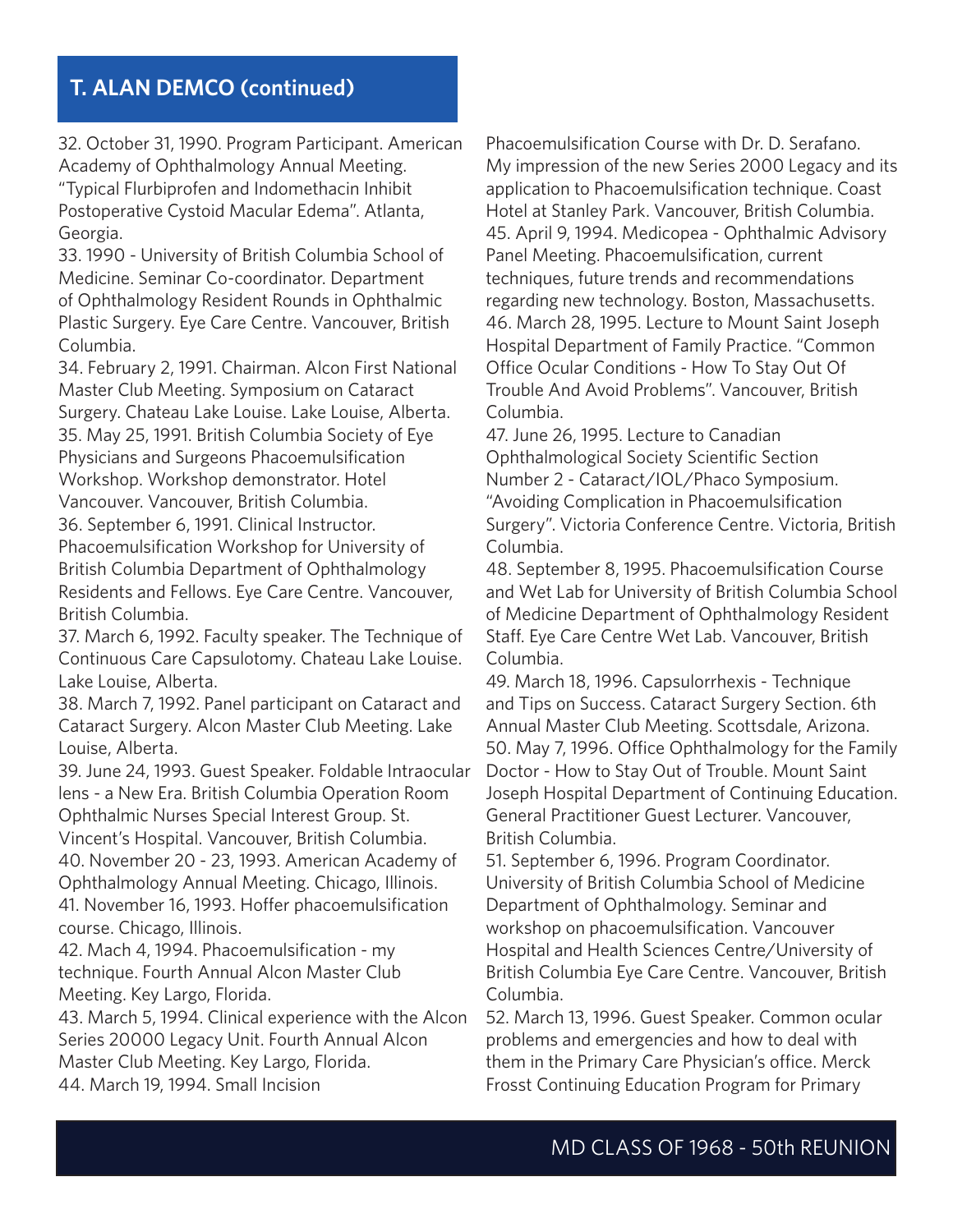Care Physicians. Perry's Restaurant. Port Moody, British Columbia.

53. December 17, 1996. Guest Speaker. Mt. St. Joseph Hospital Department of Family Practice Continuing Education. Common Eye Problems. Delia Tetrault Hall. Mt. St. Joseph Hospital. Vancouver, British Columbia.

54. April 26-30, 1997. Poster Presentation. Diclofenac 0.1% Versus Prednisolone Acetate 1% in the Control of Postoperative Inflammation After Phacoemulsification. American Society of Cataract and Refractive Surgery. Hynes Convention Center. Boston, Massachusetts.

55. June 13-15, 1997. Poster Presentation.

Diclofenac 0.1% Versus Prednisolone Acetate 1% in the Control of Postoperative Inflammation After Phacoemulsification. Canadian Ophthalmological Society Annual Meeting. Quebec City Convention Centre, Quebec City, Quebec.

56. January 27, 1998. New technology in Ophthalmology – How Computers Can Help You With Your Practice. Chara Health Care Society Continuing Education Program. St. Vincent's Hospital. Vancouver, British Columbia.

57. February 27, 1998. University of British Columbia. Department of Ophthalmology School of Medicine Symposium on Comprehensive Ophthalmology. "Use of Emla Cream in Ophthalmic Block Anesthesia" U.B.C./VHHSC Eye Care Centre. Vancouver, British Columbia.

58. June 30, 1998. Chara Medical Education Rounds. Practical Ophthalmology for the Family Physician. Department of Family Practice Continuing Medical Education Rounds. Chara Medical Society. Vancouver, British Columbia.

59. January 12, 2001. Medical student small group teaching. U.B.C./VHHSC Eye Care Centre. Vancouver, British Columbia.

60. February 14, 2004. Moderator. Modern Concepts in Cataract Surgery 2004. Providence Health Care Department of Ophthalmology and British Columbia Society of Eye Physicians and Surgeons. Saint Paul's Hospital. Vancouver, British Columbia.

61. April 2, 2004. Moderator. ReStor Lens, Infinity Unit and Interesting Clinic Cases. James Davidson Presentation. University of British Columbia Department of Ophthalmology Grand Rounds. U.B.C./V.G.H. Eye Care Centre. Vancouver, British Columbia.

62. 2013 April 13. Lower Mainland Journal Club Meeting. Preparation for presentation. Journals: 2013 January. P.D. Chubb Residence. West Vancouver, British Columbia.

## FILMS AND VIDEOTAPES:

1. November 1984. Levator plication - new technique for quantitative blepharoptosis surgery under local anesthesia. Video format. Shaughnessy Hospital. 2. March 14, 1987. "Doctor Doctor" a public education medical television series sponsored by the B.C. Medical Association. Presentation on cataracts and cataract surgery. Vancouver, British Columbia. 3. February 17, 1989. Continuous Tear Capsulotomy. Video Format. Vancouver, British Columbia. 4. February 1993. Management of the Cortex with Phacoemulsification. Video format with audio

narration. 40 minutes.

5. March 18, 1996. Capsulorrhexis - Technique and Tips on Success.

6. March 18, 1996. Capsulorrhexis Complications and How to Avoid Them.

### SCIENTIFIC POSTERS:

1. October 31, 1995 - November 2, 1995. "Topical Diclofenac Versus Prednisolone Acetate in the Control of Inflammation after Phacoemulsification". American Academy of Ophthalmology Annual Meeting. Atlanta, Georgia.

2. March 15, 1996. Twelfth Annual Research Day. University of British Columbia Department of Ophthalmology. "Double Masked Clinical Trial Between Diclofenac Sodium 0.1% Eye Drops and Prednisolone Acetate 1.0% Ophthalmic Suspension in 80 Subjects Following Phacoemulsification and Intraocular Lens Implantation to Compare Efficacy, Safety, and Local Tolerance".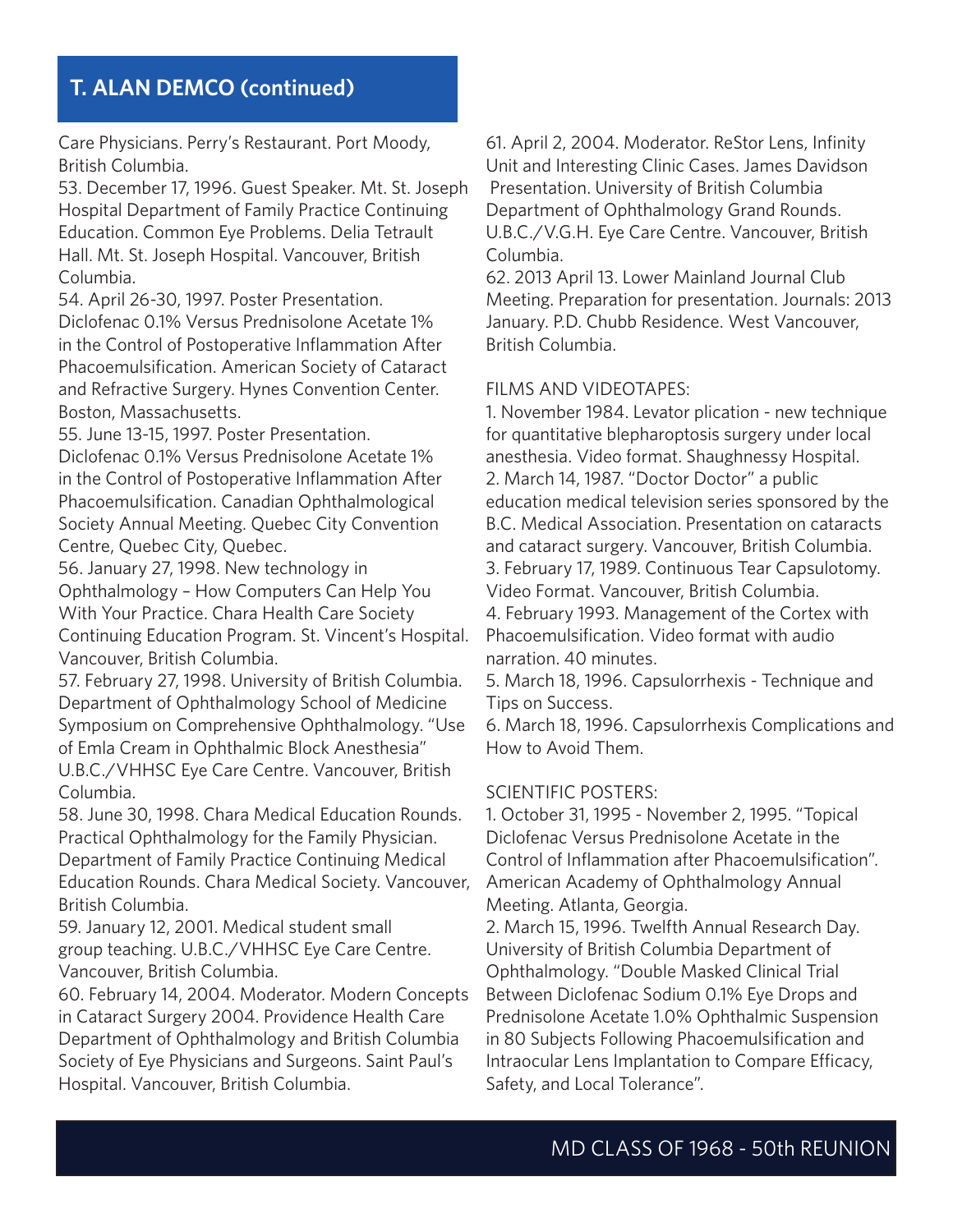3. June 13 – 16, 1997. Canadian Ophthalmological Society Annual Meeting. "Double Masked Clinical Trial Between Diclofenac Sodium 0.1% Eye Drops and Prednisolone Acetate 1.0% Ophthalmic Suspension in 80 Subjects Following Phacoemulsification and Intraocular Lens Implantation to Compare Efficacy, Safety, and Local Tolerance". Quebec City, Quebec. 4. October 26, 1997. Potter, Michael M.D., Demco, T. Alan M.D., Milam, A Ph.D. and Thirkell, Charles E. Ph.D. Characterization of Clinical and Immunologic Findings in a Case of Melanoma-Associated Retinopathy (MAR) Syndrome. American Academy of Ophthalmology Annual Meeting. San Francisco, California.

#### RESEARCH:

1. June 1971 - June 1972. Clinical research in eye changes in corneal disease. Vancouver General Hospital, Vancouver, B.C.

2. 1978 - present. Clinical anatomical dissection of the eyelids and orbit. Shaughnessy Hospital, Vancouver, B.C.

3. 1980 - present. Microsurgical Workshop in surgical techniques with resident staff. Shaughnessy Hospital, Vancouver, B.C.

4. 1986. Clinical evaluation of tinted hyaluronic acid in anterior segment surgery. For Pharmacia Ophthalmics, Uppsala, Sweden.

5. 1986 - present. A comparison of Flurbiprofen, Indomethacin and Fluribprofen Vehicle for the Prevention of Pseudophakic Cystoid Macular Edema and Postoperative Inflammation.

Study Flur-120-7476

Allergan Pharmaceuticals, Inc.

2525 Dupont Drive

Irvine, California 92715

6. 1988. A Clinical Study Evaluating the Ocular Safety and Efficacy with the Concomitant Use of 0.3% Ofloxacin Solution and 0.3% Ofloxacin Ointment in

Subjects with an External Ocular Infection.

Study No. QUIN-112-7651

Allergan Pharmaceuticals, Inc.

2525 Dupont Drive

### Irvine, California 92715

7. Clinical Trial V-ON.Am/94-01-C. Double masked clinical trial between Diclofenac Sodium 0.1% eye drops and prednisolone acetate 1.0% Ophthalmic suspension in 80 subjects following phacoemulsification and introacular lens implantation to compare efficacy, safety and local tolerance. CIBA Vision.

8. 1999/2000. Clinical participant. Regional Evaluation of Surgical Indications and Outcomes with cataract surgery. Vancouver/Richmond Health Board. 9. July 1, 2002 - January 31, 2003. Lumigan Early Experience Data Trial. Open-label, non- comparative clinical evaluation of ten patients with open-angle glaucoma or ocular hypertension requiring treatment for elevated intraocular pressure.

Trial sponsor

Allergan, Inc.

110 Cochrane Drive

Markham, Ontario

L3E 9S1

10. September 1, 2002 - present. Clinical experience and indications for the use of Healon 5. Novartis Pharmaceuticals.

11. March 9, 2004 - July 30, 2004. R.E.S.P.E.C.T. Dry Eye Trial. Refresh Endura Satisfaction of Patients Experience when switched from Current nonpreserved tear Trial.

Trial sponsor

Allergan Inc.

110 Cochrane Drive,

Markham, Ontario

L3E 9S1

12. June 1, 2004 - present. Ketotifen Fumarate

Ophthalmic Solution Study. Nonmasked open label clinical trial for allergic conjunctivitis.

Trial sponsor

Novartis Ophthalmic

Novartis Pharmaceuticals Canada Inc.

Mississauga, Ontario

L5N 2X7

13. December 1, 2004 - 2005. Clinical Protocol. Phase IV study. Comfort and Relief Evaluation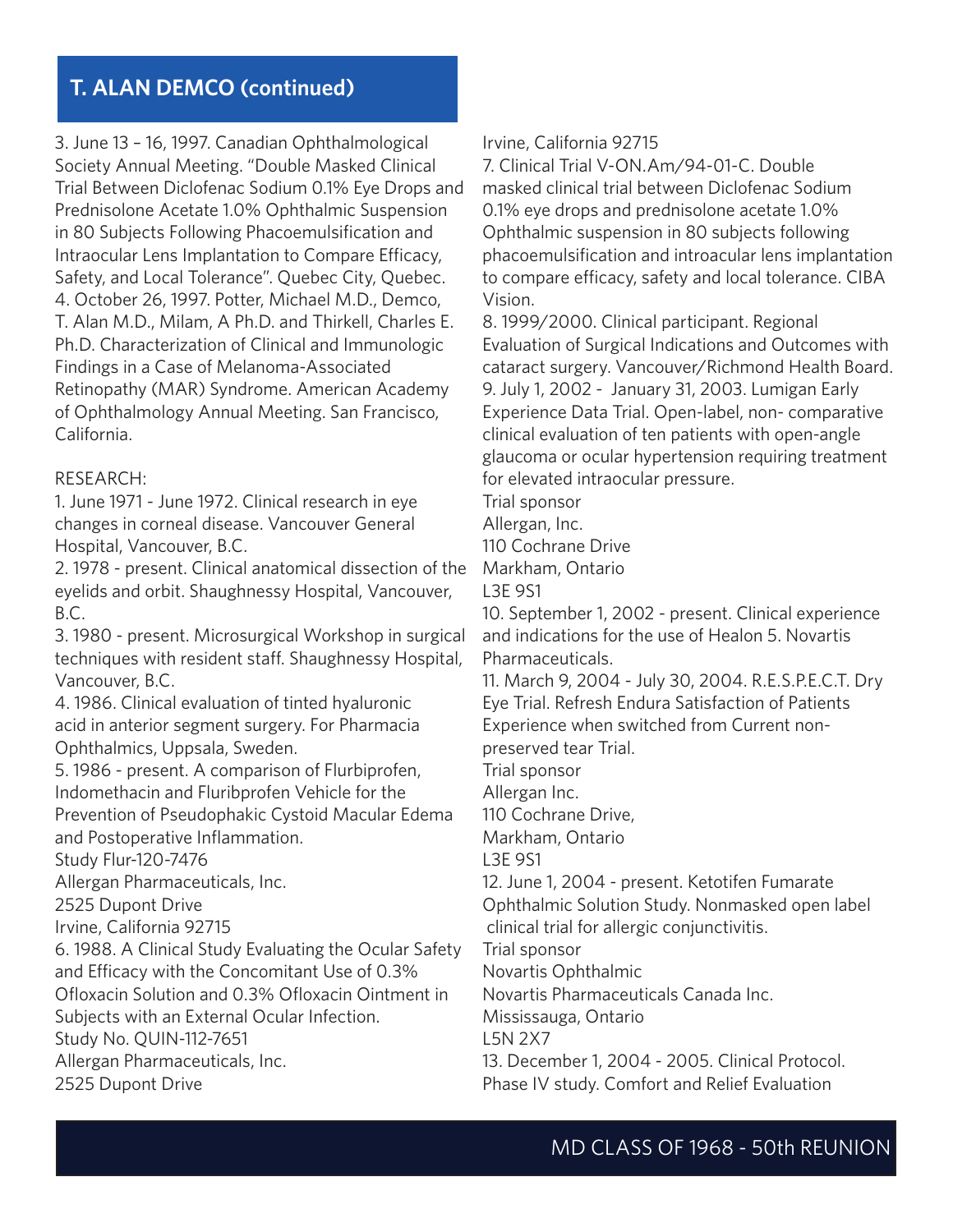of Systane. (C.A.R.E.S.). Study of the efficacy of SYSTANE in relieving signs and symptoms of moderate to severe dry eye patients.

14. May/June 2005. GenTeal Patient Satisfaction Clinical Trial. Open label clinical evaluation of GenTeal artificial tears treatment for ocular dryness. Norvartis Ophthalmic.

15. June 8, 2005. C.E.E.D. (Combigan Early Experience Data) II Trial. Open label clinical assessment of Combigan for the reduction of intraocular pressure for open angle glaucoma or ocular hypertension. Allergan.

16. Fall 2005. Educational Assistance for Glaucoma and Lumigan Eye-Care. Eagle. Allergan Canada Ophthalmic.

17. 2006 In-office Assessment of the Travalert Dosing Aid. Open Study. Alcon Canada.

#### TEACHING APPOINTMENTS:

1. Clinical Instructor. University of British Columbia School of Medicine. Vancouver, British Columbia. Appointment Commenced Spring 1987.

2. Assistant Clinical Professor. University of British Columbia School of Medicine. Vancouver,

 British Columbia. Appointment commenced Spring 1993.

3. Fall 1993. Director of Microsurgical Laboratory. University of British Columbia School of Medicine. Eye Care Centre. Vancouver, British Columbia. 4. November 1, 1994. Clinical Instructor. American Academy of Ophthalmology Hands On Course in Advanced Phacoemusification. San

Francisco, California.

5. May 20, 1997. Chairman. Mount Saint Joseph Hospital Department of Continuing Education. The New Curriculum for University of British Columbia School of Medicine. Vancouver British Columbia. 6. December 22, 1998. Chairman. Chara Health Care Society Medical Education Rounds. What to do if faced with Medical Malpractice Litigation and How to avoid it. Scott Fleming. Harper Grey Easton. 7. January 27, 1999. University of British Columbia

School of Medicine. Second year medical student

small group teaching. University of British Columbia/ Vancouver General Hospital. Vancouver, British Columbia.

8. January 7, 2000. University of British Columbia School of Medicine. Second year medical student small group teaching. University of British Columbia/ Vancouver General Hospital. Vancouver, British Columbia.

9. November 21, 2001. Undergraduate Medical Student Small Group Clinical Skill Sessions. Eye Care Centre. Vancouver, British Columbia.

10. November 20, 2002. University of British Columbia Second Year Medical Student INDE 420 Ophthalmology Clinic Skills 2002-3. Two sessions. Eye Care Centre. Vancouver, British Columbia. 11. August 16, 2003. University of British Columbia Medical School Third Year Objective Structured Clinical Examination (OSCE) Examiner. Vancouver General Hospital Nurse's Residence. Vancouver, British Columbia.

12. November 12, 2003. Interdepartmental (INDE) 410/420 Clinical Skills Tutor. Office of Dr. T. Alan Demco. Vancouver, British Columbia.

13. July 1, 2004. Clinical Associate Professor. University of British Columbia School of Medicine Department of Ophthalmology and Visual Sciences 14. November 26, 2004. Interdepartmental (INDE) 410/420 Clinical Skills Tutor. Office of Dr. T. Alan Demco. Vancouver, British Columbia.

15. January 21, 2005. Crofton House School Science Fair Section Advisor. St. Paul's Hospital Eye Clinic. Vancouver, British Columbia.

16. August 12, 2006. University of British Columbia School of Medicine. Third Year Objective Structured Clinical Examination (OSCE) Examiner. British Columbia Children's Hospital. Vancouver, British Columbia.

17. January 17, 2010 University of British Columbia School of Medicine. Fourth Year Objective Structured Clinical Examination (OSCE) Examiner. British Columbia Children's Hospital. Vancouver, British Columbia.

18. September 11, 2010. BC-PIP MCCQE Part II Exam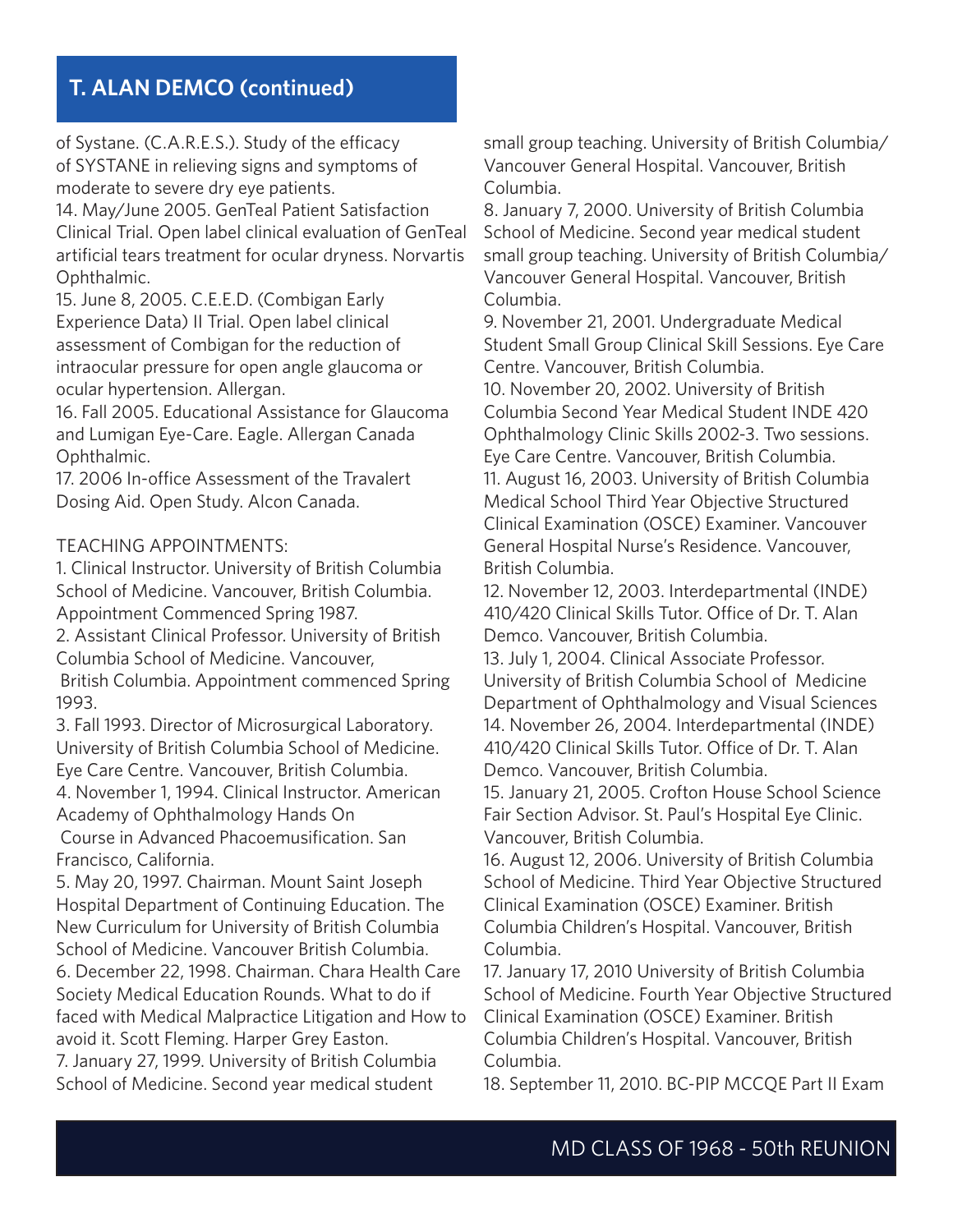Preparation Course. Children's Hospital. Vancouver, British Columbia

19. December 1, 2010. INDE 420 Clinical Skills. University of British Columbia School of Medicine. Second year student group. 950 – 943 West Broadway, Vancouver, British Columbia. 20. December 8, 2010. INDE 420 Clinical Skills. University of British Columbia School of Medicine. Second year student group. 950 – 943 West Broadway, Vancouver, British Columbia. 21. September 17, 2011. 2011 BC-PIP MCCQE Part II Exam Preparation Course. Freedman Building University of British Columbia Vancouver Campus. Vancouver, British Columbia.

22. November 28 / December 5, 2012. INDE 420 Clinical Skills. University of British Columbia School of Medicine. Second year student group. 950 – 943 West Broadway, Vancouver, British Columbia. 23. January 1/December 31, 2013. University of British Columbia Third and Fourth Year student teaching. 950 – 943 West Broadway, Vancouver, British Columbia.

COMMITTEES, OFFICES AND APPOINTMENTS;

1. Instructor of Paramedical Education at Stanford University Medical Center. 1974 - 1975. 2. October 1978. The First East Grinstead Study Course in Ophthalmic Plastic Surgery. This course was by application and I was the representative chosen from Canada. The course was given at the Queen Victoria Hospital, East Grinstead, Sussex, England. This was the Ophthalmic Plastic and Surgical Unit used during the Second World War. 3. 1983. Director of Emergency Eye Care Services at Children's Hospital. Vancouver, British Columbia. 4. 1983 - present. Member of the Public Relations Committee of the British Columbia Society of Eye Physicians and Surgeons.

5. May 13-23, 1984. Invited Participant and Canadian Representative of Pharmacia Ophthalmic International Exchange Program. Uppsala, Sweden. 6. July 1984 - present. Chairman of the Public Relations Committee of the British Columbia Society of Eye Physicians and Surgeons.

7. May 16-18, 1985. Chairman and Programme Co-ordinator. B.C. Society of Eye Physicians and Surgeons. Symposium on Extracapsular Cataract and Keratorefractive Surgery. Empress Hotel. Victoria, British Columbia.

8. June 15, 1985. Co-ordinator of Symposium on YAG Laser Surgery. Vancouver, British Columbia. 9. 1985 - 1990. Treasurer. Mount Saint Joseph Hospital Eye Society.

10. March 20-22, 1986. Program Chairman. British Columbia Society of Eye Physicians and Surgeons Annual Meeting. Robson Square Media Center. Vancouver, British Columbia.

11. 1986. Annual Meeting Program Co-chairman. Canadian Society of Oculoplastic Surgery. Vancouver, British Columbia.

12. November 22 - December 26, 1986. Preceptor in ophthalmic plastic surgery. Minifellowship designed for the practicing ophthalmologist. Vancouver, British Columbia.

13. January 19-31, 1987. Preceptor for University of Saskatchewan medical student elective in ophthalmology. Vancouver, British Columbia. 14. March 7-8, 1987. Workshop Instructor for IOLAB. "A Comprehensive Course in Phacoemulsification Cataract Extraction Techniques". Hyatt Regency Hotel. Vancouver, British Columbia.

15. September 4 - October 2, 1987. University of British Columbia Medical School. Third Year Ophthalmology Clinical Course. Eye Care Centre. Vancouver, British Columbia.

16. 1987 Spring. Clinical Instructor. University of British Columbia School of Medicine. Vancouver, British Columbia. Appointment Commenced Spring 1987.

17. 1988. British Columbia Society of Eye Physicians and Surgeons. Relative Fee Value Schedule Committee.

18. February 18, 1989. Chairman Phacoemulsification Seminar and Wet Lab. Westin Bayshore Hotel. Vancouver, British Columbia.

19. September 29, 1991. Executive Member. Alcon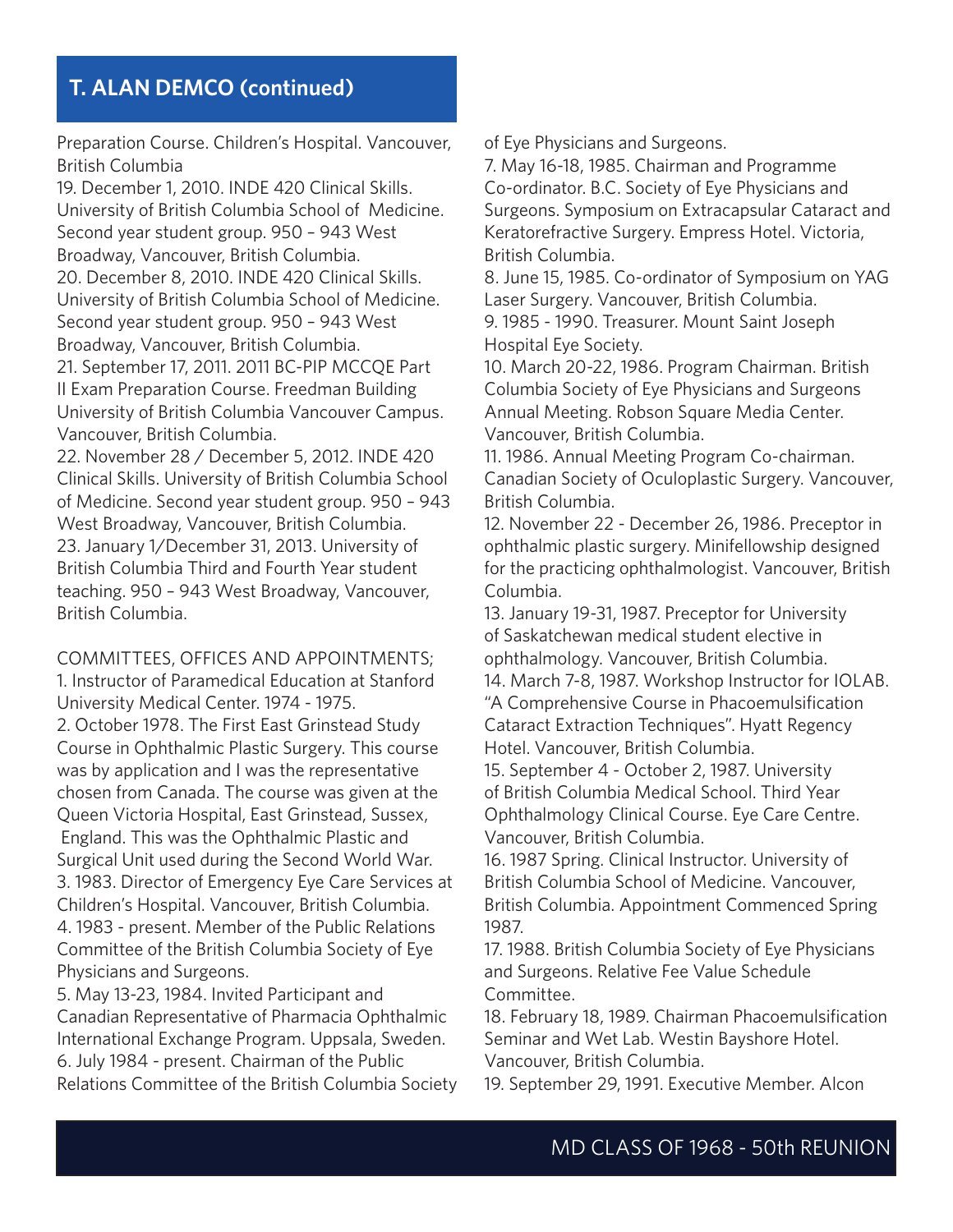Master Club. Westin Hotel. Ottawa, Ontario. 20. July 1, 1992. Round Table Participant. Quality and Standard of Cataract Surgery Symposium. Banff, Alberta.

21. September 3, 1992. Lecturer and instructor at the Annual University of British Columbia School of Medicine Ophthalmology Resident Phacoemulsification Course. Eye Care Centre. Vancouver, British Columbia.

22. 1990 - present. Executive Member Alcon Master Club Board of Directors.

23. Fall, 1992 - present. U.B.C. Department of Ophthalmology Quality of Care Cataract Committee. 24. Fall, 1992 - 1996. Mt. St. Joseph Hospital Medical Quality Assurance Committee.

25. September, 1992 - present. St. Paul's Hospital Department of Ophthalmology Medical Audit Committee.

26. 1993 Spring. Assistant Clinical Professor. University of British Columbia School of Medicine. Vancouver, British Columbia.

27. June 28, 1993. Allergan Small Incision Cataract Surgery Advisory Panel Meeting. Queen Elizabeth Hotel. Montreal, Quebec.

28. September 10, 1993. University of British Columbia School of Medicine Department of Ophthalmology Phacoemulsification Course for residents. Vancouver, British Columbia.

29. September 11, 1993. Faculty Speaker. Workshop on phacoemulsification for the surgeon in transition. Eye Care Center. Vancouver, British Columbia.

30. March 4, 1994. Panel Chairman. Symposium on the Alcon Series 2,000 Legacy Unit. Key Largo, Florida.

31. 1992 - to present. Saint Paul's Hospital Department of Ophthalmology. Chairman of the Library Committee.

32. June 12 - 14, 1994. Canadian Representative. International Medical Panel on the Advancement of Cataract Treatment. Hotel De Paris. Monte Carlo, Republic of Monaco.

33. May 1994 - to present. Mount Saint Joseph Hospital Education/Library Committee.

34. September 9, 1994. Course Chairman. Phacoemulsification Workshop for University of British Columbia School of Medicine Department of Ophthalmology Resident Program. UBC/VH Eye Care

Centre. Vancouver, British Columbia.

35. March 11 - 12, 1995. Chairman 5th National Master Club Meeting on Cataract Surgery. Sanibel, Florida.

36. September 15, 1995. Chairman. University of British Columbia School of Medicine Department of Ophthalmology/British Columbia Society of Eye Physicians and Surgeons Clinical Day on Phacoemulsification. University of British Columbia/ Vancouver Hospital Health Sciences Centre Eye Care Centre.

37. Spring 1996. University British Columbia School Medicine Department of Ophthalmology Optical Dispensary Committee.

38. March 12, 1997. University of British Columbia School of Medicine Department of Ophthalmology. Clinical instructor for undergraduate second year medical students.

39. May 20, 1997. Chairman. Mount Saint Joseph Hospital Department of Continuing Education. The new curriculum at the University of British Columbia School of Medicine. Delia Tetrault Hall. Vancouver, British Columbia.

40. November 14, 1997. Program Organizer. Phacoemulsification Course for University of British Columbia Department of Ophthalmology Residents. Eye Care Centre Microsurgical Laboratory and Library. Vancouver, British Columbia.

41. December 2000 - present. Member-at-large. University of British Columbia Department of Ophthalmology Executive Advisory Committee. 42. July 1, 2004 – present. Clinical Associate Professor. University of British Columbia School of Medicine Department of Ophthalmology and Visual Sciences.

43. January 26, 2006. University of British Columbia Long Term Contribution Recognition Event. 29 years. Life Sciences Centre. University of British Columbia. Vancouver, British Columbia.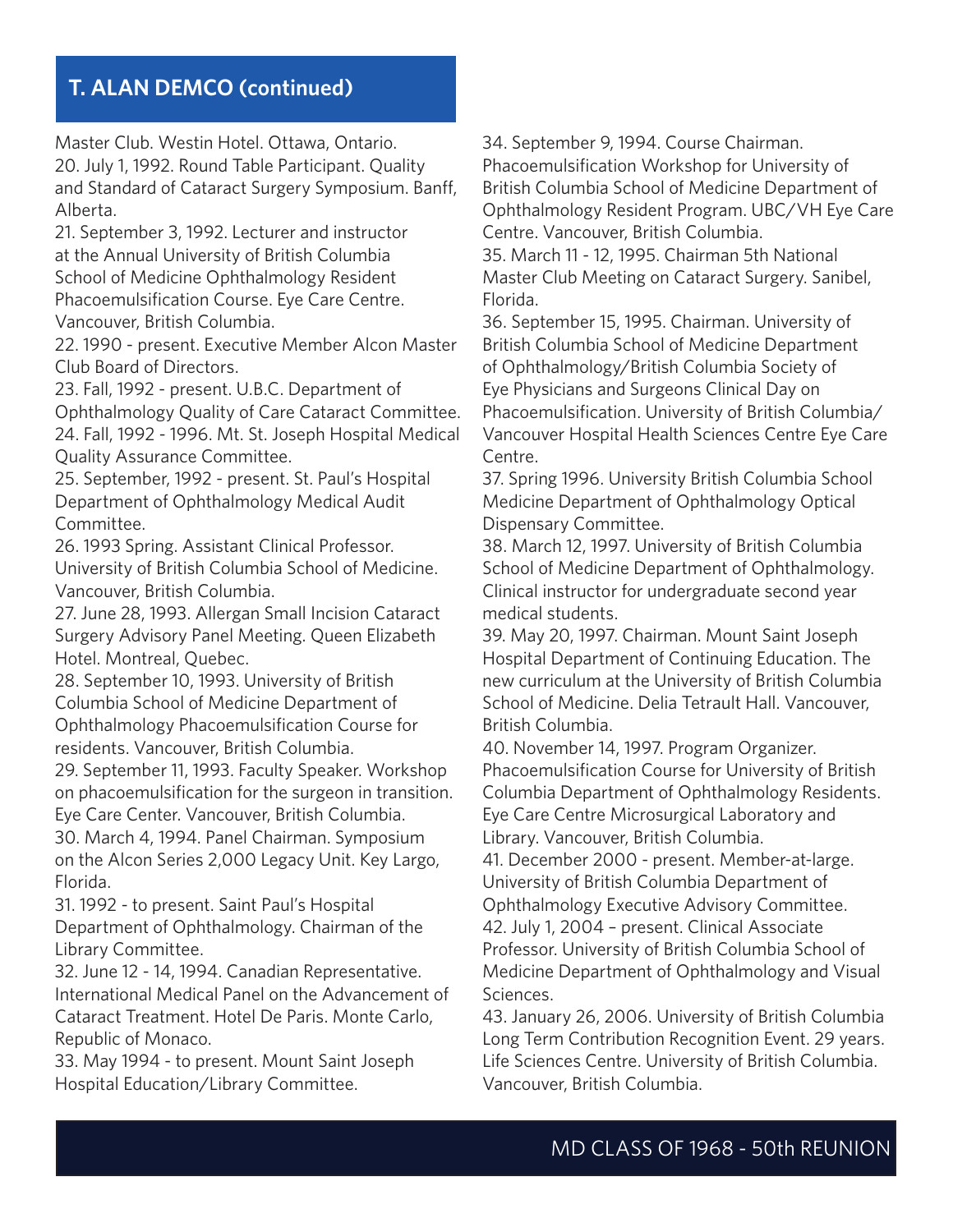44. January 24 2008. Providence Health Long Service Awards Presentation 25, 30 and 35 year Recipients. 30-year recipient. Holiday Inn, 1110 Howe Street, Vancouver, British Columbia.

45. 2009 March 1. Objective Structured Clinical Examinations. University of British Columbia School of Medicine Fourth Year medical students. Children's Hospital Ambulatory Care Building. Vancouver, British Columbia.

46. 2009 November 6. Ocular Surface Disease Advisory Board. Shangri-La Hotel Vancouver, British Columbia.

47. 2009 November 23. Providence Health Care Medical Quality Assurance Committee mandated review. Department of Ophthalmology current management of the patient with a small pupil during surgery. Guest speaker: A.I. So, M.D., FRCSC. 950 – 943 West Broadway Vancouver, British Columbia. 48 2010 May 29. Bausch & Lomb Western Regional Pharmaceutical Advisory Board Meeting. Rim Rock Hotel. Banff, Alberta.

49. 2011 February 26. Bausch & Lomb Pharmaceuticals Canada. Ophthalmology Advisory Board Meeting. Guest Speakers: Bobby Korn and Andrew Merkur. Fairmount Whistler. Whistler, British Columbia.

50. 2011 May 19. University of British Columbia Department of Ophthalmology & Visual Sciences Department reviewer. Internal reviewer: Dr. Roger Brownsey, Department Head, Biochemistry & Molecular Biology. External reviewers: Dr. Sherif Ed-Defrawy, Associate Professor & Chair, Department of Ophthalmology, Queen's University and Dr. Jeffrey Hurwitz, Professor & Chairman, Department of Ophthalmology & Visual Sciences, University of Toronto.

51. 2011 June 11 Canadian Cataract Institute. CCI Advisory Council Round Table Discussion. The Westin Bayshore Hotel. Vancouver, British Columbia. Medical Director Dr. Ike Ahmed and Assistant Medical Director Dr. Devesh Varma.

52. 2011 June 12. Canadian Ophthalmological Society Annual General Meeting. GMS Plus + Glaucoma

Shunt Certification. Workshop on Indications, Features and Methodology of Implantation. The Westin Bayshore Hotel. Vancouver, British Columbia. 53. 2011 Summer. Journal reviewer. Canadian Journal of Ophthalmology. Cataract Surgery in Patients over 90 years of age. Authors: Mutoh, Tetsuya; Isome, Syuichi; Matsumoto, Yukihiro; Chikuda, Makoto.

54. 2013 February 13. Royal College of Physicians and Surgeons of Canada and the College of Family Physicians of Canada on site survey for St. Paul's Hospital accreditation. St. Paul's Hospital Administration Building. Vancouver, British Columbia. 55. 2017 January 22. Teacher and Learner Experience of Assessment of Cataract Surgery. University of British Columbia Department of Ophthalmology. Vancouver, British Columbia.

56. 2017 July 1. Clinical Faculty Promotions Committee Appointment.

#### PRECEPTORSHIPS/ACTIVE TRAINING

1. 2013 February 3. Safe Medication Order Writing. Provincial Health Services Authority. Online course. 2. 2013 Feb 10. Hand Hygiene for Medical Staff. 3.2014. St. John Ambulance CPR Health Provider Course.

4. 2015 January 11. Infection Prevention and Control: Basics Online VCH & PCH.

5. 2016 January 31. Confidentiality Undertaking for VCH Medical Staff.

6. 2016 May 4. BLS Healthcare Provider Course. Cambie Surgery Centre. Vancouver, British Columbia. Certified.

7. 2016 November 13. Safe Medication Order Writing.

COMMUNITY ORGANIZATIONS:

Council.

1. 1982 - 1983. Member of Board of Directors.

Northwest Point Gray Home Owners Association. 2. 1982 - 1986. Broadway Medical Building Strata

3. 1985 - present. Crofton House School Society. 4. 1991 - present. University of British Columbia Wesbrook Society.